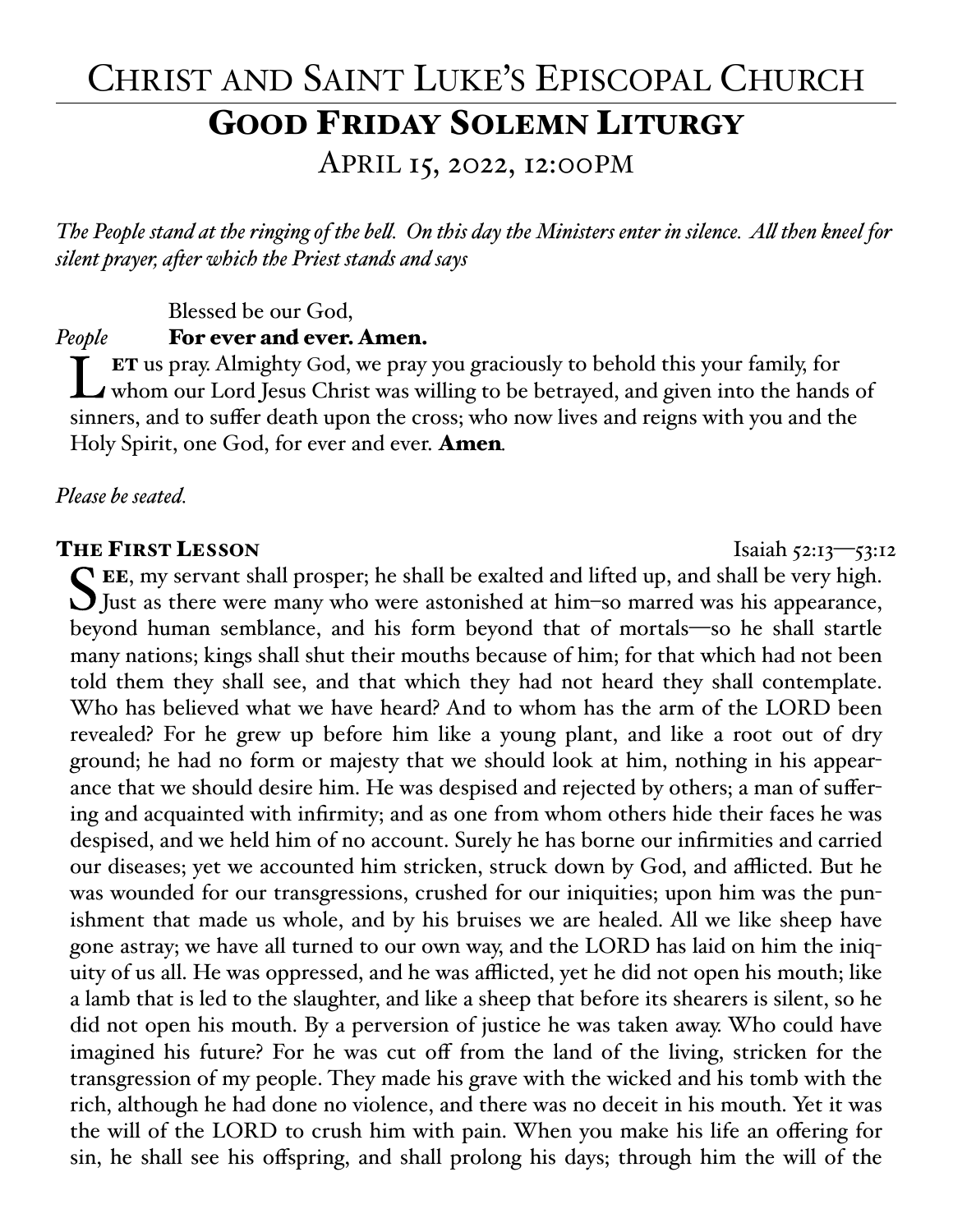LORD shall prosper. Out of his anguish he shall see light; he shall find satisfaction through his knowledge. The righteous one, my servant, shall make many righteous, and he shall bear their iniquities. Therefore I will allot him a portion with the great, and he shall divide the spoil with the strong; because he poured out himself to death, and was numbered with the transgressors; yet he bore the sin of many, and made intercession for the transgressors.

*Reader* Hear what the Spirit is saying to God's people. *People* Thanks be to God.

#### PSALM 22:1-11 *Sung by the Cantors. Plainsong*

1 My God, my God, why have you forsaken me? and are so far from my cry and from the words of my distress? 2 O my God, I cry in the daytime, but you do not answer; by night as well, but I find no rest. 3 Yet you are the Holy One, enthroned upon the praises of Israel. 4 Our forefathers put their trust in you; they trusted, and you delivered them. 5 They cried out to you and were delivered; they trusted in you and were not put to shame. 6 But as for me, I am a worm and no man, scorned by all and despised by the people. 7 All who see me laugh me to scorn; they curl their lips and wag their heads, saying, 8 "He trusted in the Lord; let him deliver him; let him rescue him, if he delights in him." 9 Yet you are he who took me out of the womb, and kept me safe upon my mother's breast. 10 I have been entrusted to you ever since I was born; you were my God when I was still in my mother's womb. 11 Be not far from me, for trouble is near. and there is none to help.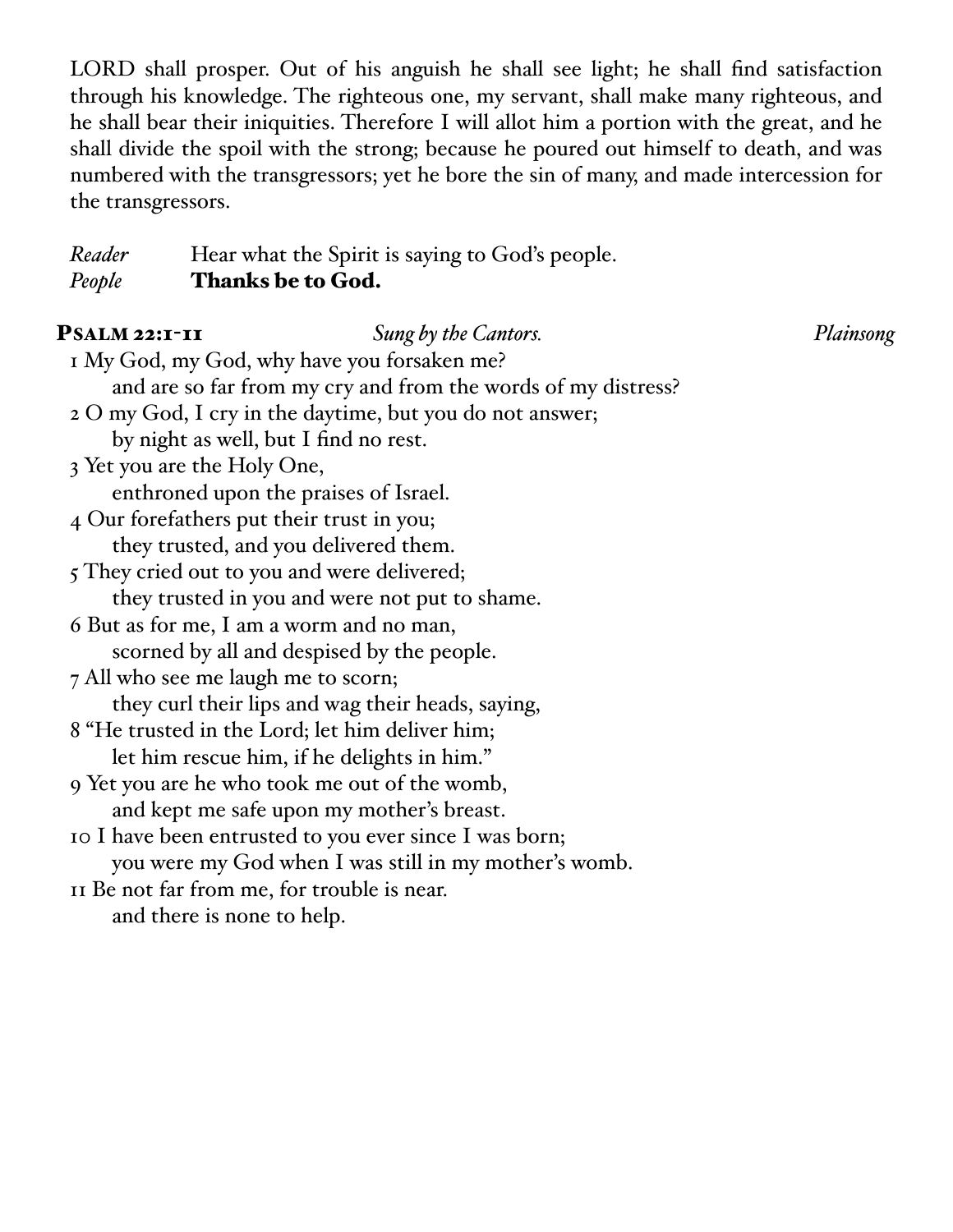**CCT** HIS is the covenant that I will make with them after those days, says the Lord: I will put my laws in their hearts, and I will write them on their minds," he also adds, "I will remember their sins and their lawless deeds no more." Where there is forgiveness of these, there is no longer any offering for sin. Therefore, my friends, since we have confidence to enter the sanctuary by the blood of Jesus, by the new and living way that he opened for us through the curtain (that is, through his flesh), and since we have a great priest over the house of God, let us approach with a true heart in full assurance of faith, with our hearts sprinkled clean from an evil conscience and our bodies washed with pure water. Let us hold fast to the confession of our hope without wavering, for he who has promised is faithful. And let us consider how to provoke one another to love and good deeds, not neglecting to meet together, as is the habit of some, but encouraging one another, and all the more as you see the Day approaching.

| Reader | Hear what the Spirit is saying to God's people. |
|--------|-------------------------------------------------|
| People | <b>Thanks be to God.</b>                        |

### THE PASSION OF OUR LORD JESUS CHRIST John 19:1-37

*The customary responses before and after the reading are omitted. The congregation may remain seated for the first part of the Passion. At the verse which mentions the arrival at The Place of the Skull, Golgotha (John 19:17) all stand.*

THE HOMILY The Reverend Noah Van Niel

*After a period of silence, please stand and sing* HYMN 172: Were you there?

*Following the hymn, remain standing.*

*In this Good Friday liturgy, we will hear the Passion narrative from the Gospel of John. It is important to note that in this account, the author refers repeatedly and aggressively to "the Jews," blaming them for Jesus's death. Subsequently, this text has had the disastrous result of inspiring anti-Jewish prejudice and violence by Christians when those words were read at face value, and not as first century rhetoric. Given that history, as well as the current rise in anti-semitism around the globe, it is essential for us to remember that Christianity is an offspring of Judaism; we are siblings in the faith. Jesus was a Jew and he taught from the Jewish Scriptures. He was executed by the Romans. Later historic struggles between Christian and Jewish communities, reflected in the Gospels, shifted the blame from the Romans to the Jewish authorities of the time. Know this: as Christians we affirm that anti-Jewish violence and prejudice is intolerable and inexcusable and we at Christ and St. Luke's remain fully committed to ending any hostility that continues to exist against our Jewish brothers and sisters.*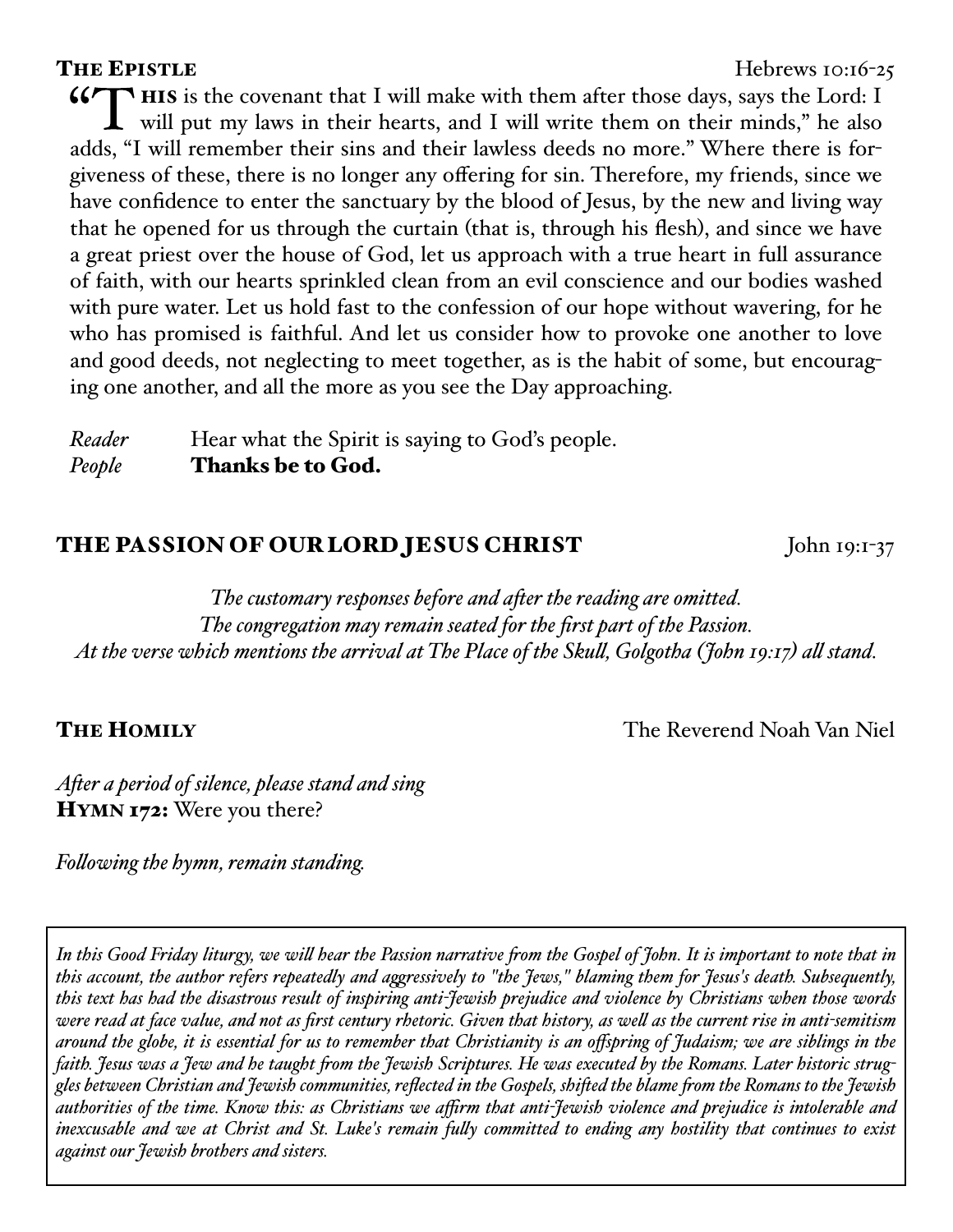# THE SOLEMN COLLECTS

EAR People of God: Our heavenly Father sent his Son into the world, not to condemn the world, but that the world through him might be saved; that all who believe in him might be delivered from the power of sin and death, and become heirs with him of everlasting life. We pray, therefore, for people everywhere according to their needs.

# *Intercessor:*

Let us pray for the holy Catholic Church of Christ throughout the world;

For its unity in witness and service;

For all bishops and other ministers and the people whom they serve;

For Susan, our Bishop, and all the people of this diocese;

For all Christians in this community;

That God will confirm his Church in faith, increase it in love, and preserve it in peace.

# *Silence*

A LMIGHTY and everlasting God, by whose Spirit the whole body of your faithful peo-<br>ple is governed and sanctified: Receive our supplications and prayers which we offer before you for all members of your holy Church, that in their vocation and ministry they may truly and devoutly serve you; through our Lord and Savior Jesus Christ. Amen*.*

Let us pray for all nations and peoples of the earth, and for those in authority among them;

For Joseph Biden, the President of the United States;

For the Congress and the Supreme Court;

For the Members and Representatives of the United Nations;

For all who serve the common good;

That by God's help they may seek justice and truth, and live in peace and concord.

# *Silence*

A LMIGHTY God, kindle, we pray, in every heart the true love of peace, and guide with your wisdom those who take counsel for the nations of the earth; that in tranquility your dominion may increase, until the earth is filled with the knowledge of your love; through Jesus Christ our Lord. Amen*.* 

Let us pray for all who suffer and are afflicted in body or in mind; For the hungry and the homeless, the destitute and the oppressed; For the sick, the wounded, and the crippled; For those in loneliness, fear, and anguish; For those who face temptation, doubt, and despair; For the sorrowful and bereaved; For prisoners and captives, and those in mortal danger;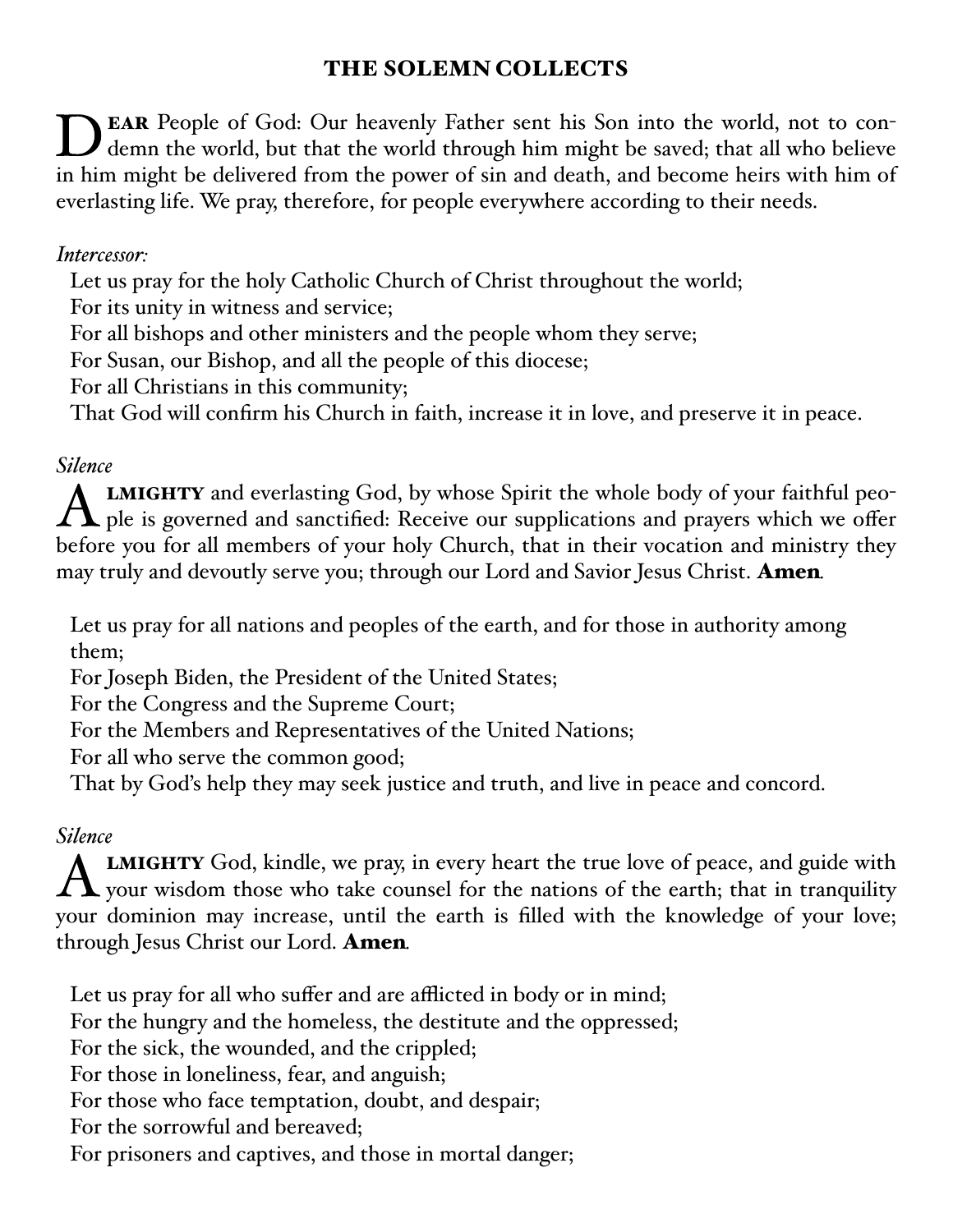That God in his mercy will comfort and relieve them, and grant them the knowledge of his love, and stir up in us the will and patience to minister to their needs.

# *Silence*

GRACIOUS God, the comfort of all who sorrow, the strength of all who suffer: Let the cry of those in misery and need come to you, that they may find your mercy present with them in all their afflictions; and give us, we pray, the strength to serve them for the sake of him who suffered for us, your Son Jesus Christ our Lord. Amen*.*

Let us pray for all who have not received the Gospel of Christ;

For those who have never heard the word of salvation;

For those who have lost their faith;

For those hardened by sin or indifference;

For the contemptuous and the scornful;

For those who are enemies of the cross of Christ and persecutors of his disciples;

For those who in the name of Christ have persecuted others;

That God will open their hearts to the truth, and lead them to faith and obedience.

# *Silence*

MERCIFUL God, creator of all the peoples of the earth and lover of souls: Have com-<br>passion on all who do not know you as you are revealed in your Son Jesus Christ; let your Gospel be preached with grace and power to those who have not heard it; turn the hearts of those who resist it; and bring home to your fold those who have gone astray; that there may be one flock under one shepherd, Jesus Christ our Lord. Amen*.*

Let us commit ourselves to our God, and pray for the grace of a holy life, that, with all who have departed this world and have died in the peace of Christ, and those whose faith is known to God alone,

we may be accounted worthy to enter into the fullness of the joy of our Lord, and receive the crown of life in the day of resurrection.

# *Silence*

GOD of unchangeable power and eternal light: Look favorably on your whole Church, that wonderful and sacred mystery; by the effectual working of your providence, carry out in tranquility the plan of salvation; let the whole world see and know that things which were cast down are being raised up, and things which had grown old are being made new, and that all things are being brought to their perfection by him through whom all things were made, your Son Jesus Christ our Lord; who lives and reigns with you, in the unity of the Holy Spirit, one God, for ever and ever. Amen*.*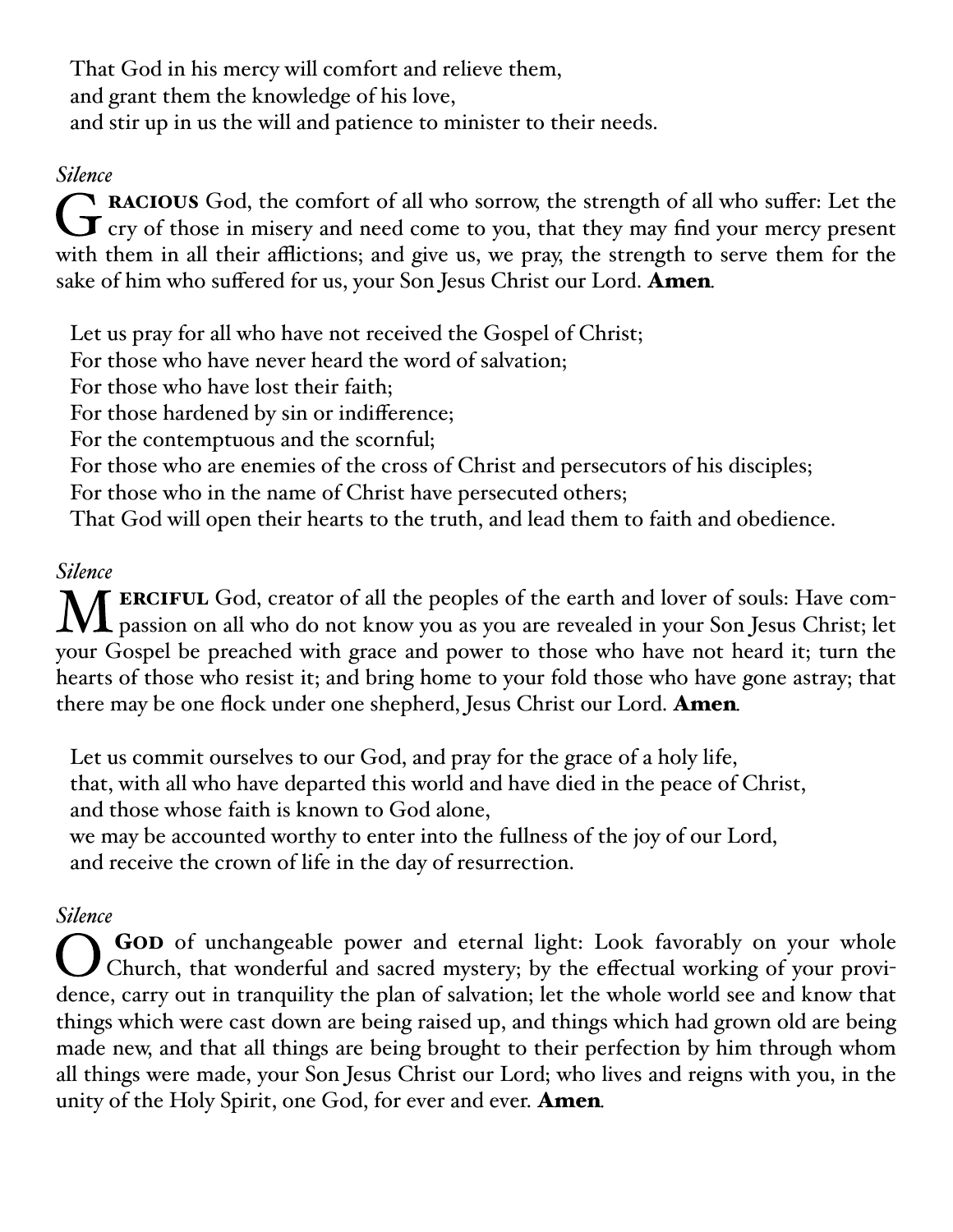*After the prayers, a wooden Cross is carried into the Church. The procession pauses three times.*

Behold the Wood of the Cross, whereon was hung the world's salvation. Come, let us adore him.

*When the Cross is brought into the Chancel, all kneel for the hymn*

HYMN 166: Sing, my tongue, the glorious battle *Pange lingua*

*Towards the end of the hymn, the Eucharistic Ministers go to the Altar of Repose in Selden Chapel and bring the Reserved Sacrament to the High Altar for the Communion of the People.* 

### THE CONFESSION OF SIN

Let us confess our sins against God and our neighbor.

M OST merciful God, we confess that we have sinned against you in<br>M thought, word, and deed, by what we have done, and by what we have left undone. We have not loved you with our whole heart; we have not loved our neighbors as ourselves. We are truly sorry and we humbly repent. For the sake of your Son Jesus Christ, have mercy on us and forgive us; that we may delight in your will, and walk in your ways, to the glory of your Name. Amen.

### THE ABSOLUTION

### THE LORD'S PRAYER *(said by all)*

O UR Father, who art in heaven, hallowed be thy Name, thy kingdom come,<br>thy will be done, on earth as it is in heaven. Give us this day our daily bread. And forgive us our trespasses, as we forgive those who trespass against us. And lead us not into temptation, but deliver us from evil. For thine is the kingdom, and the power, and the glory, for ever and ever. Amen.